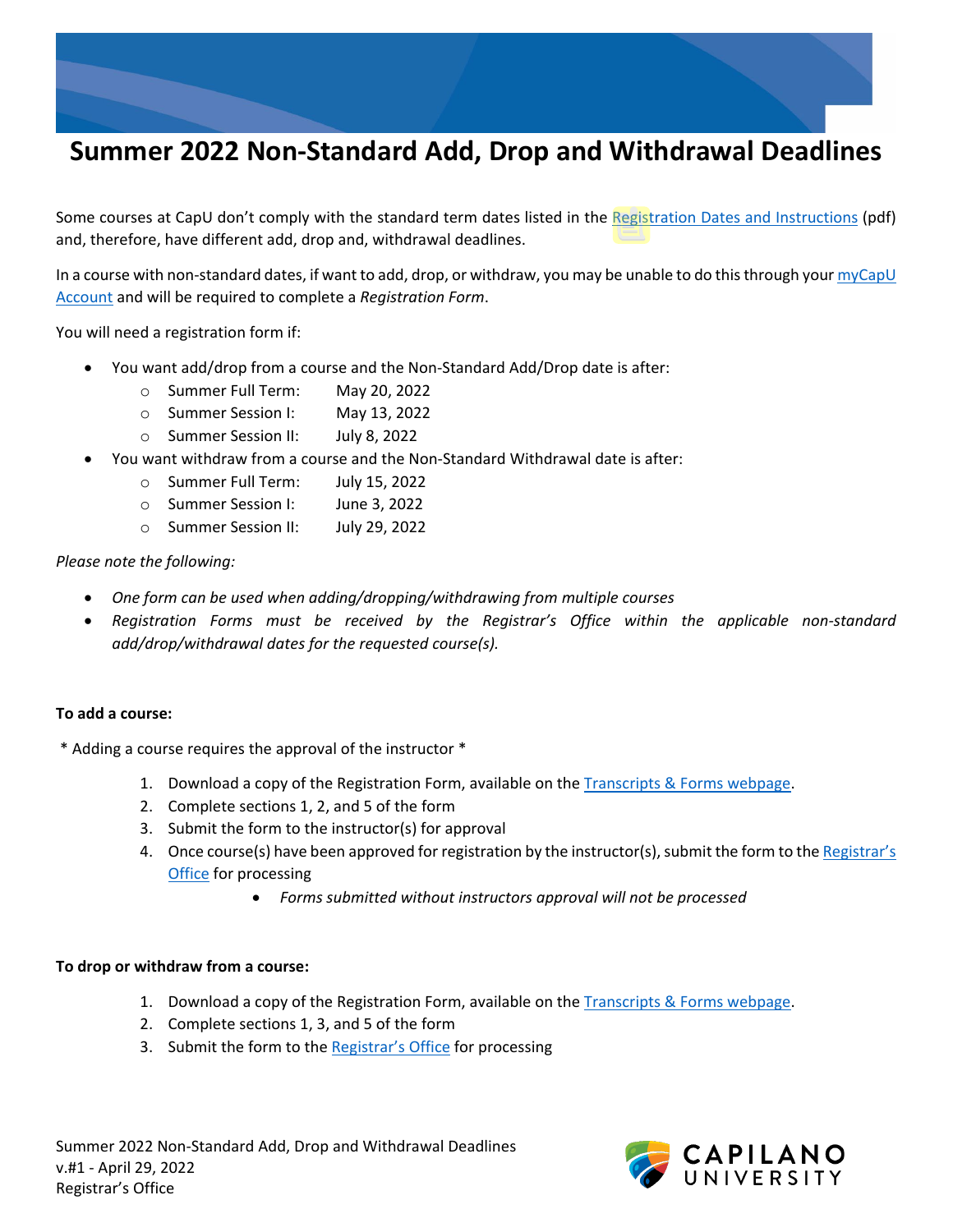## **Summer 2022 Non-Standard Add, Drop and Withdrawal Deadlines**

| <b>CRN</b> | <b>Subject</b> | <b>Course</b> | <b>Section</b> | <b>Start Date</b> | <b>End Date</b> | <b>Add-Drop Deadline</b> | <b>Withdrawal Deadline</b> |
|------------|----------------|---------------|----------------|-------------------|-----------------|--------------------------|----------------------------|
| 20371      | ANIM           | 020           | 01             | 02-Aug-22         | 26-Aug-22       | 04-Aug-22                | 18-Aug-22                  |
| 20374      | ANIM           | 040           | 01             | 02-Aug-22         | 26-Aug-22       | 04-Aug-22                | 18-Aug-22                  |
| 20036      | ANIM           | 010           | 01             | 04-Jul-22         | 29-Jul-22       | 06-Jul-22                | 20-Jul-22                  |
| 20037      | ANIM           | 030           | 01             | 04-Jul-22         | 29-Jul-22       | 06-Jul-22                | 20-Jul-22                  |
| 20548      | <b>BBIO</b>    | 036           | 1A             | 09-May-22         | 24-Jun-22       | 13-May-22                | 09-Jun-22                  |
| 20553      | <b>BBIO</b>    | 036           | 1 <sub>C</sub> | 09-May-22         | 24-Jun-22       | 13-May-22                | 09-Jun-22                  |
| 20544      | <b>BBIO</b>    | 043           | 1A             | 09-May-22         | 24-Jun-22       | 13-May-22                | 09-Jun-22                  |
| 20549      | <b>BBIO</b>    | 043           | 1 <sup>C</sup> | 09-May-22         | 24-Jun-22       | 13-May-22                | 09-Jun-22                  |
| 20545      | <b>BBIO</b>    | 044           | 1A             | 09-May-22         | 24-Jun-22       | 13-May-22                | 09-Jun-22                  |
| 20550      | <b>BBIO</b>    | 044           | 1 <sub>C</sub> | 09-May-22         | 24-Jun-22       | 13-May-22                | 09-Jun-22                  |
| 20546      | <b>BBIO</b>    | 053           | 1A             | 09-May-22         | 24-Jun-22       | 13-May-22                | 09-Jun-22                  |
| 20551      | <b>BBIO</b>    | 053           | 1 <sup>C</sup> | 09-May-22         | 24-Jun-22       | 13-May-22                | 09-Jun-22                  |
| 20547      | <b>BBIO</b>    | 054           | 1A             | 09-May-22         | 24-Jun-22       | 13-May-22                | 09-Jun-22                  |
| 20552      | <b>BBIO</b>    | 054           | 1 <sub>C</sub> | 09-May-22         | 24-Jun-22       | 13-May-22                | 09-Jun-22                  |
| 20755      | <b>BCHM</b>    | 036           | 1B             | 09-May-22         | 24-Jun-22       | 13-May-22                | 09-Jun-22                  |
| 20765      | <b>BCHM</b>    | 036           | 1D             | 09-May-22         | 24-Jun-22       | 13-May-22                | 09-Jun-22                  |
| 20795      | <b>BCHM</b>    | 036           | 1W             | 09-May-22         | 24-Jun-22       | 13-May-22                | 09-Jun-22                  |
| 20757      | <b>BCHM</b>    | 043           | 1B             | 09-May-22         | 24-Jun-22       | 13-May-22                | 09-Jun-22                  |
| 20767      | <b>BCHM</b>    | 043           | 1D             | 09-May-22         | 24-Jun-22       | 13-May-22                | 09-Jun-22                  |
| 20797      | <b>BCHM</b>    | 043           | 1W             | 09-May-22         | 24-Jun-22       | 13-May-22                | 09-Jun-22                  |
| 20758      | <b>BCHM</b>    | 044           | 1B             | 09-May-22         | 24-Jun-22       | 13-May-22                | 09-Jun-22                  |
| 20768      | <b>BCHM</b>    | 044           | 1D             | 09-May-22         | 24-Jun-22       | 13-May-22                | 09-Jun-22                  |
| 20798      | <b>BCHM</b>    | 044           | 1W             | 09-May-22         | 24-Jun-22       | 13-May-22                | 09-Jun-22                  |
| 20759      | <b>BCHM</b>    | 053           | 1B             | 09-May-22         | 24-Jun-22       | 13-May-22                | 09-Jun-22                  |
| 20769      | <b>BCHM</b>    | 053           | 1D             | 09-May-22         | 24-Jun-22       | 13-May-22                | 09-Jun-22                  |
| 20799      | <b>BCHM</b>    | 053           | 1W             | 09-May-22         | 24-Jun-22       | 13-May-22                | 09-Jun-22                  |
| 20760      | <b>BCHM</b>    | 054           | 1B             | 09-May-22         | 24-Jun-22       | 13-May-22                | 09-Jun-22                  |
| 20770      | <b>BCHM</b>    | 054           | 1D             | 09-May-22         | 24-Jun-22       | 13-May-22                | 09-Jun-22                  |
| 20800      | <b>BCHM</b>    | 054           | 1W             | 09-May-22         | 24-Jun-22       | 13-May-22                | 09-Jun-22                  |
| 20559      | <b>BCMP</b>    | 021           | 3E             | 09-May-22         | 24-Jun-22       | 13-May-22                | 09-Jun-22                  |
| 20560      | <b>BCMP</b>    | 031           | 3E             | 09-May-22         | 24-Jun-22       | 13-May-22                | 09-Jun-22                  |
| 20561      | <b>BCMP</b>    | 041           | 3E             | 09-May-22         | 24-Jun-22       | 13-May-22                | 09-Jun-22                  |
| 20562      | <b>BCMP</b>    | 051           | 3E             | 09-May-22         | 24-Jun-22       | 13-May-22                | 09-Jun-22                  |
| 20563      | <b>BCMP</b>    | 052           | 3E             | 09-May-22         | 24-Jun-22       | 13-May-22                | 09-Jun-22                  |
| 20564      | <b>BCMP</b>    | 053           | 3E             | 09-May-22         | 24-Jun-22       | 13-May-22                | 09-Jun-22                  |
| 20565      | <b>BENG</b>    | 021           | 1 <sup>C</sup> | 09-May-22         | 24-Jun-22       | 13-May-22                | 09-Jun-22                  |
| 20574      | <b>BENG</b>    | 021           | 1D             | 09-May-22         | 24-Jun-22       | 13-May-22                | 09-Jun-22                  |
| 20601      | <b>BENG</b>    | 021           | 3V             | 09-May-22         | 24-Jun-22       | 13-May-22                | 09-Jun-22                  |
| 20619      | <b>BENG</b>    | 021           | 82             | 09-May-22         | 24-Jun-22       | 13-May-22                | 09-Jun-22                  |

Summer 2022 Non-Standard Add, Drop and Withdrawal Deadlines v.#1 - April 29, 2022 Registrar's Office

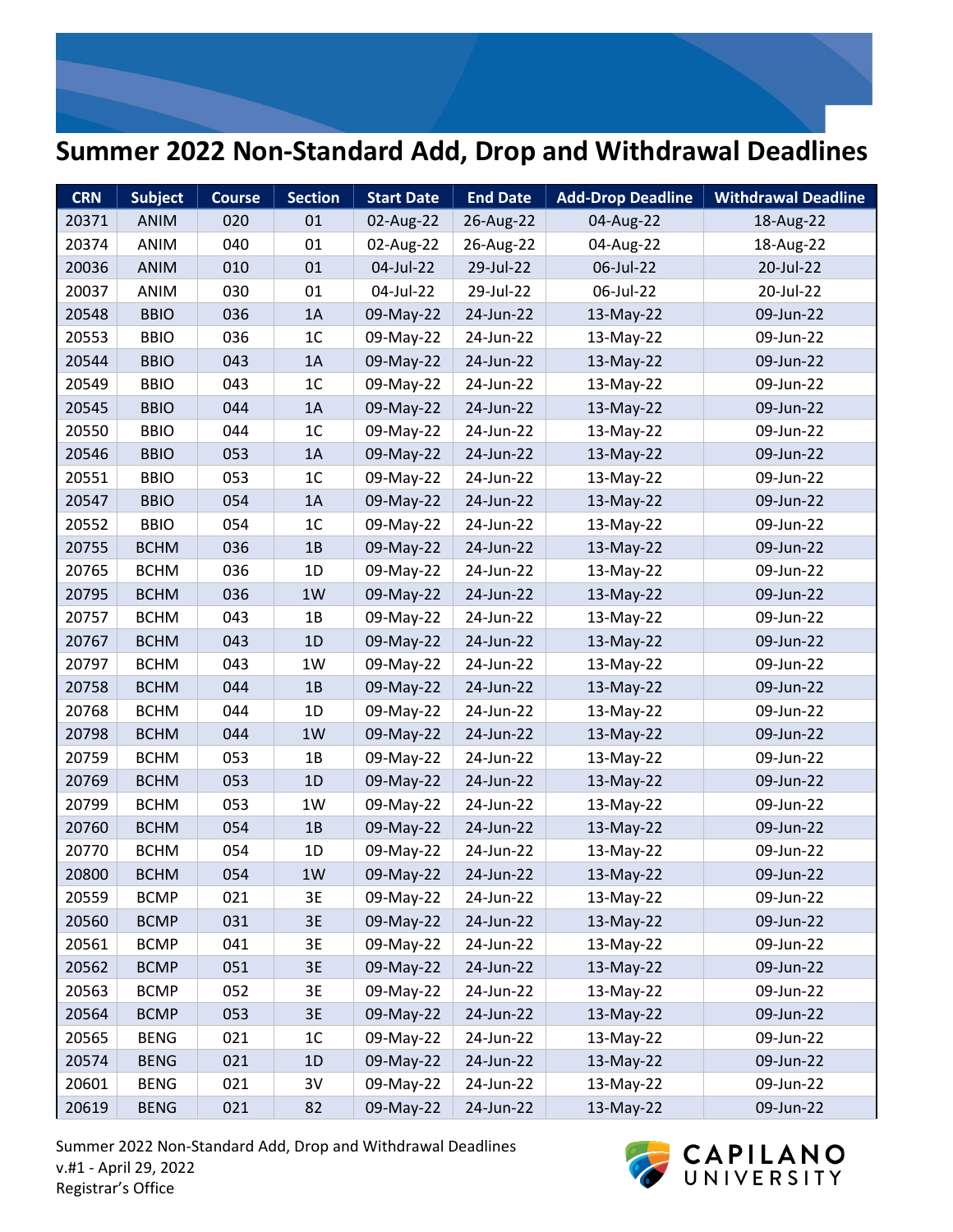| <b>CRN</b> | <b>Subject</b> | <b>Course</b> | <b>Section</b> | <b>Start Date</b> | <b>End Date</b> | <b>Add-Drop Deadline</b> | <b>Withdrawal Deadline</b> |
|------------|----------------|---------------|----------------|-------------------|-----------------|--------------------------|----------------------------|
| 20628      | <b>BENG</b>    | 021           | M1             | 09-May-22         | 24-Jun-22       | 13-May-22                | 09-Jun-22                  |
| 20566      | <b>BENG</b>    | 031           | 1 <sup>C</sup> | 09-May-22         | 24-Jun-22       | 13-May-22                | 09-Jun-22                  |
| 20575      | <b>BENG</b>    | 031           | 1D             | 09-May-22         | 24-Jun-22       | 13-May-22                | 09-Jun-22                  |
| 20602      | <b>BENG</b>    | 031           | 3V             | 09-May-22         | 24-Jun-22       | 13-May-22                | 09-Jun-22                  |
| 20620      | <b>BENG</b>    | 031           | 82             | 09-May-22         | 24-Jun-22       | 13-May-22                | 09-Jun-22                  |
| 20629      | <b>BENG</b>    | 031           | M1             | 09-May-22         | 24-Jun-22       | 13-May-22                | 09-Jun-22                  |
| 20567      | <b>BENG</b>    | 040           | 1 <sup>C</sup> | 09-May-22         | 24-Jun-22       | 13-May-22                | 09-Jun-22                  |
| 20576      | <b>BENG</b>    | 040           | 1D             | 09-May-22         | 24-Jun-22       | 13-May-22                | 09-Jun-22                  |
| 20603      | <b>BENG</b>    | 040           | 3V             | 09-May-22         | 24-Jun-22       | 13-May-22                | 09-Jun-22                  |
| 20621      | <b>BENG</b>    | 040           | 82             | 09-May-22         | 24-Jun-22       | 13-May-22                | 09-Jun-22                  |
| 20630      | <b>BENG</b>    | 040           | M1             | 09-May-22         | 24-Jun-22       | 13-May-22                | 09-Jun-22                  |
| 20568      | <b>BENG</b>    | 041           | 1 <sup>C</sup> | 09-May-22         | 24-Jun-22       | 13-May-22                | 09-Jun-22                  |
| 20577      | <b>BENG</b>    | 041           | 1D             | 09-May-22         | 24-Jun-22       | 13-May-22                | 09-Jun-22                  |
| 20604      | <b>BENG</b>    | 041           | 3V             | 09-May-22         | 24-Jun-22       | 13-May-22                | 09-Jun-22                  |
| 20622      | <b>BENG</b>    | 041           | 82             | 09-May-22         | 24-Jun-22       | 13-May-22                | 09-Jun-22                  |
| 20631      | <b>BENG</b>    | 041           | M1             | 09-May-22         | 24-Jun-22       | 13-May-22                | 09-Jun-22                  |
| 20570      | <b>BENG</b>    | 043           | 1 <sup>C</sup> | 09-May-22         | 24-Jun-22       | 13-May-22                | 09-Jun-22                  |
| 20579      | <b>BENG</b>    | 043           | 1D             | 09-May-22         | 24-Jun-22       | 13-May-22                | 09-Jun-22                  |
| 20606      | <b>BENG</b>    | 043           | 3V             | 09-May-22         | 24-Jun-22       | 13-May-22                | 09-Jun-22                  |
| 20624      | <b>BENG</b>    | 043           | 82             | 09-May-22         | 24-Jun-22       | 13-May-22                | 09-Jun-22                  |
| 20633      | <b>BENG</b>    | 043           | M1             | 09-May-22         | 24-Jun-22       | 13-May-22                | 09-Jun-22                  |
| 20571      | <b>BENG</b>    | 044           | 1 <sup>C</sup> | 09-May-22         | 24-Jun-22       | 13-May-22                | 09-Jun-22                  |
| 20580      | <b>BENG</b>    | 044           | 1D             | 09-May-22         | 24-Jun-22       | 13-May-22                | 09-Jun-22                  |
| 20607      | <b>BENG</b>    | 044           | 3V             | 09-May-22         | 24-Jun-22       | 13-May-22                | 09-Jun-22                  |
| 20625      | <b>BENG</b>    | 044           | 82             | 09-May-22         | 24-Jun-22       | 13-May-22                | 09-Jun-22                  |
| 20634      | <b>BENG</b>    | 044           | M1             | 09-May-22         | 24-Jun-22       | 13-May-22                | 09-Jun-22                  |
| 20569      | <b>BENG</b>    | 052           | 1 <sup>C</sup> | 09-May-22         | 24-Jun-22       | 13-May-22                | 09-Jun-22                  |
| 20578      | <b>BENG</b>    | 052           | 1D             | 09-May-22         | 24-Jun-22       | 13-May-22                | 09-Jun-22                  |
| 20605      | <b>BENG</b>    | 052           | 3V             | 09-May-22         | 24-Jun-22       | 13-May-22                | 09-Jun-22                  |
| 20623      | <b>BENG</b>    | 052           | 82             | 09-May-22         | 24-Jun-22       | 13-May-22                | 09-Jun-22                  |
| 20632      | <b>BENG</b>    | 052           | M1             | 09-May-22         | 24-Jun-22       | 13-May-22                | 09-Jun-22                  |
| 20572      | <b>BENG</b>    | 053           | 1 <sup>C</sup> | 09-May-22         | 24-Jun-22       | 13-May-22                | 09-Jun-22                  |
| 20581      | <b>BENG</b>    | 053           | 1D             | 09-May-22         | 24-Jun-22       | 13-May-22                | 09-Jun-22                  |
| 20608      | <b>BENG</b>    | 053           | 3V             | 09-May-22         | 24-Jun-22       | 13-May-22                | 09-Jun-22                  |
| 20626      | <b>BENG</b>    | 053           | 82             | 09-May-22         | 24-Jun-22       | 13-May-22                | 09-Jun-22                  |
| 20635      | <b>BENG</b>    | 053           | M1             | 09-May-22         | 24-Jun-22       | 13-May-22                | 09-Jun-22                  |
| 20573      | <b>BENG</b>    | 054           | 1 <sup>C</sup> | 09-May-22         | 24-Jun-22       | 13-May-22                | 09-Jun-22                  |
| 20582      | <b>BENG</b>    | 054           | 1D             | 09-May-22         | 24-Jun-22       | 13-May-22                | 09-Jun-22                  |
| 20609      | <b>BENG</b>    | 054           | 3V             | 09-May-22         | 24-Jun-22       | 13-May-22                | 09-Jun-22                  |
| 20627      | <b>BENG</b>    | 054           | 82             | 09-May-22         | 24-Jun-22       | 13-May-22                | 09-Jun-22                  |
| 20636      | <b>BENG</b>    | 054           | M1             | 09-May-22         | 24-Jun-22       | 13-May-22                | 09-Jun-22                  |

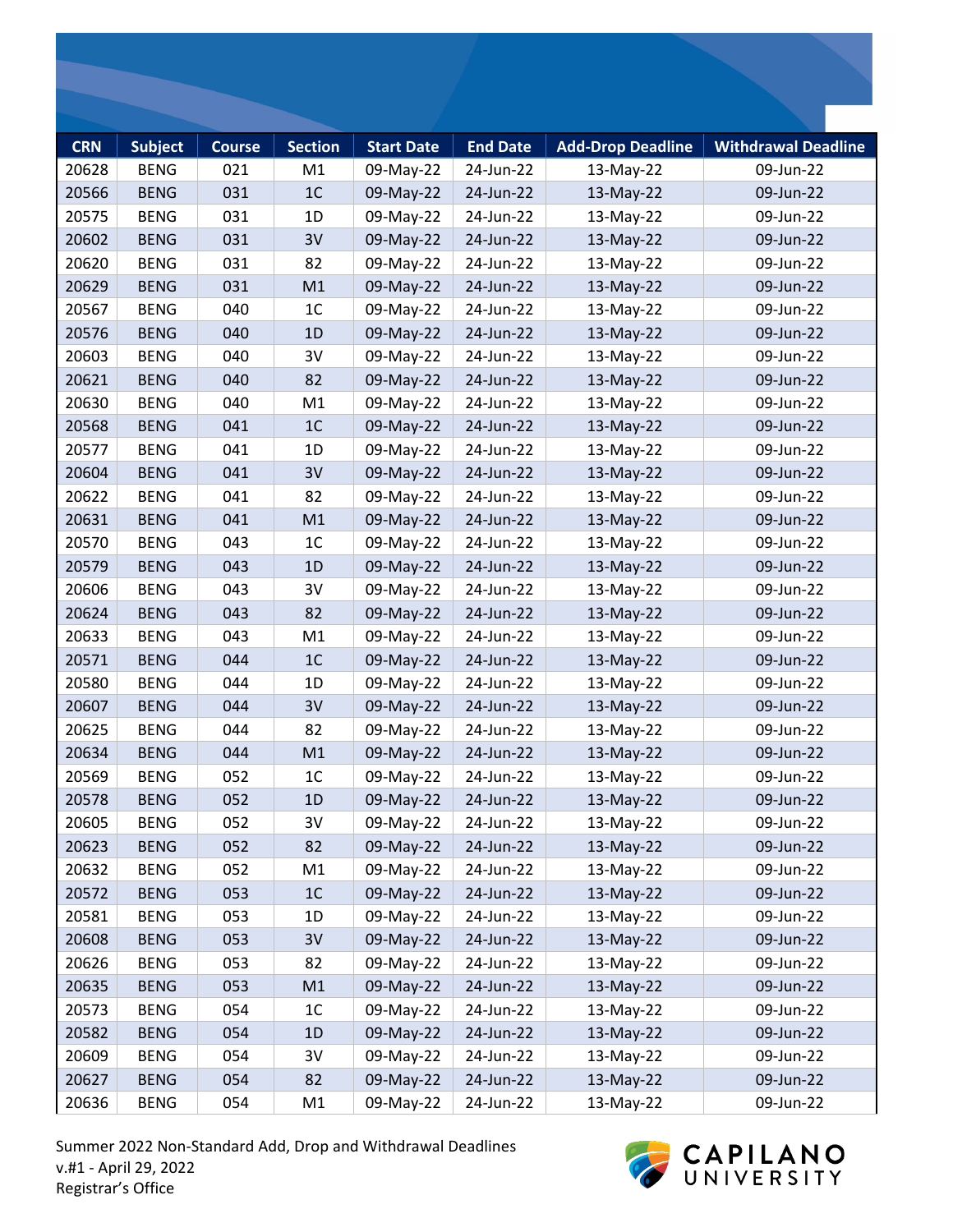| <b>CRN</b><br>20637 | <b>Subject</b><br><b>BFNS</b> | <b>Course</b><br>051 | <b>Section</b><br>82 | <b>Start Date</b><br>09-May-22 | <b>End Date</b><br>24-Jun-22 | <b>Add-Drop Deadline</b><br>13-May-22 | <b>Withdrawal Deadline</b><br>09-Jun-22 |
|---------------------|-------------------------------|----------------------|----------------------|--------------------------------|------------------------------|---------------------------------------|-----------------------------------------|
| 20638               | <b>BFNS</b>                   | 052                  | 82                   | 09-May-22                      | 24-Jun-22                    | 13-May-22                             | 09-Jun-22                               |
| 20639               | <b>BMAF</b>                   | 001                  | 3C                   | 09-May-22                      | 24-Jun-22                    | 13-May-22                             | 09-Jun-22                               |
| 20640               | <b>BMAF</b>                   | 002                  | 3C                   | 09-May-22                      | 24-Jun-22                    | 13-May-22                             | 09-Jun-22                               |
| 20641               | <b>BMAF</b>                   | 003                  | 3C                   | 09-May-22                      | 24-Jun-22                    | 13-May-22                             | 09-Jun-22                               |
|                     |                               |                      | 3C                   |                                |                              |                                       |                                         |
| 20642               | <b>BMAF</b><br><b>BMAF</b>    | 004                  |                      | 09-May-22                      | 24-Jun-22                    | 13-May-22                             | 09-Jun-22                               |
| 20643               |                               | 005                  | 3C                   | 09-May-22                      | 24-Jun-22                    | 13-May-22                             | 09-Jun-22                               |
| 20644               | <b>BMAF</b>                   | 006                  | 3C                   | 09-May-22                      | 24-Jun-22                    | 13-May-22                             | 09-Jun-22                               |
| 20647               | <b>BMTH</b>                   | 021                  | 1B                   | 09-May-22                      | 24-Jun-22                    | 13-May-22                             | 09-Jun-22                               |
| 20657               | <b>BMTH</b>                   | 021                  | 1D                   | 09-May-22                      | 24-Jun-22                    | 13-May-22                             | 09-Jun-22                               |
| 20697               | <b>BMTH</b>                   | 021                  | 1V                   | 09-May-22                      | 24-Jun-22                    | 13-May-22                             | 09-Jun-22                               |
| 20717               | <b>BMTH</b>                   | 021                  | 3A                   | 09-May-22                      | 24-Jun-22                    | 13-May-22                             | 09-Jun-22                               |
| 20747               | <b>BMTH</b>                   | 021                  | 6B                   | 09-May-22                      | 24-Jun-22                    | 13-May-22                             | 09-Jun-22                               |
| 20737               | <b>BMTH</b>                   | 021                  | 82                   | 09-May-22                      | 24-Jun-22                    | 13-May-22                             | 09-Jun-22                               |
| 20648               | <b>BMTH</b>                   | 033                  | 1B                   | 09-May-22                      | 24-Jun-22                    | 13-May-22                             | 09-Jun-22                               |
| 20658               | <b>BMTH</b>                   | 033                  | 1D                   | 09-May-22                      | 24-Jun-22                    | 13-May-22                             | 09-Jun-22                               |
| 20698               | <b>BMTH</b>                   | 033                  | 1V                   | 09-May-22                      | 24-Jun-22                    | 13-May-22                             | 09-Jun-22                               |
| 20718               | <b>BMTH</b>                   | 033                  | 3A                   | 09-May-22                      | 24-Jun-22                    | 13-May-22                             | 09-Jun-22                               |
| 20748               | <b>BMTH</b>                   | 033                  | 6B                   | 09-May-22                      | 24-Jun-22                    | 13-May-22                             | 09-Jun-22                               |
| 20738               | <b>BMTH</b>                   | 033                  | 82                   | 09-May-22                      | 24-Jun-22                    | 13-May-22                             | 09-Jun-22                               |
| 20649               | <b>BMTH</b>                   | 034                  | 1B                   | 09-May-22                      | 24-Jun-22                    | 13-May-22                             | 09-Jun-22                               |
| 20659               | <b>BMTH</b>                   | 034                  | 1D                   | 09-May-22                      | 24-Jun-22                    | 13-May-22                             | 09-Jun-22                               |
| 20699               | <b>BMTH</b>                   | 034                  | 1V                   | 09-May-22                      | 24-Jun-22                    | 13-May-22                             | 09-Jun-22                               |
| 20719               | <b>BMTH</b>                   | 034                  | 3A                   | 09-May-22                      | 24-Jun-22                    | 13-May-22                             | 09-Jun-22                               |
| 20749               | <b>BMTH</b>                   | 034                  | 6B                   | 09-May-22                      | 24-Jun-22                    | 13-May-22                             | 09-Jun-22                               |
| 20739               | <b>BMTH</b>                   | 034                  | 82                   | 09-May-22                      | 24-Jun-22                    | 13-May-22                             | 09-Jun-22                               |
| 20650               | <b>BMTH</b>                   | 041                  | 1B                   | 09-May-22                      | 24-Jun-22                    | 13-May-22                             | 09-Jun-22                               |
| 20660               | <b>BMTH</b>                   | 041                  | 1D                   | 09-May-22                      | 24-Jun-22                    | 13-May-22                             | 09-Jun-22                               |
| 20700               | <b>BMTH</b>                   | 041                  | 1 <sub>V</sub>       | 09-May-22                      | 24-Jun-22                    | 13-May-22                             | 09-Jun-22                               |
| 20720               | <b>BMTH</b>                   | 041                  | 3A                   | 09-May-22                      | 24-Jun-22                    | 13-May-22                             | 09-Jun-22                               |
| 20750               | <b>BMTH</b>                   | 041                  | 6B                   | 09-May-22                      | 24-Jun-22                    | 13-May-22                             | 09-Jun-22                               |
| 20740               | <b>BMTH</b>                   | 041                  | 82                   | 09-May-22                      | 24-Jun-22                    | 13-May-22                             | 09-Jun-22                               |
| 20651               | <b>BMTH</b>                   | 043                  | 1B                   | 09-May-22                      | 24-Jun-22                    | 13-May-22                             | 09-Jun-22                               |
| 20661               | <b>BMTH</b>                   | 043                  | 1D                   | 09-May-22                      | 24-Jun-22                    | 13-May-22                             | 09-Jun-22                               |
| 20701               | <b>BMTH</b>                   | 043                  | 1 <sub>V</sub>       | 09-May-22                      | 24-Jun-22                    | 13-May-22                             | 09-Jun-22                               |
| 20721               | <b>BMTH</b>                   | 043                  | 3A                   | 09-May-22                      | 24-Jun-22                    | 13-May-22                             | 09-Jun-22                               |
| 20751               | <b>BMTH</b>                   | 043                  | 6B                   | 09-May-22                      | 24-Jun-22                    | 13-May-22                             | 09-Jun-22                               |
| 20741               | <b>BMTH</b>                   | 043                  | 82                   | 09-May-22                      | 24-Jun-22                    | 13-May-22                             | 09-Jun-22                               |
| 20652               | <b>BMTH</b>                   | 044                  | 1B                   | 09-May-22                      | 24-Jun-22                    | 13-May-22                             | 09-Jun-22                               |
| 20662               | <b>BMTH</b>                   | 044                  | 1D                   | 09-May-22                      | 24-Jun-22                    | 13-May-22                             | 09-Jun-22                               |
|                     |                               |                      |                      |                                |                              |                                       |                                         |

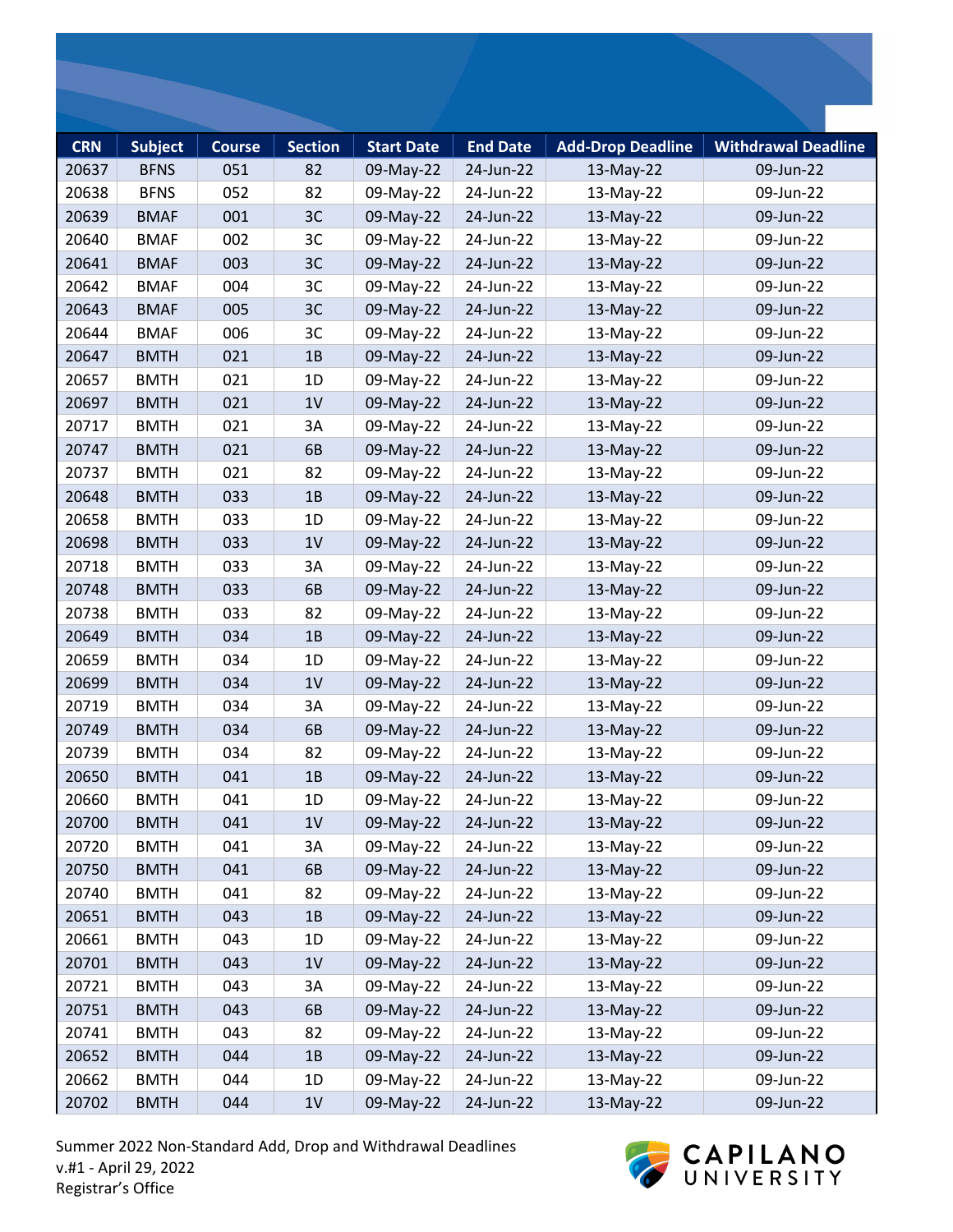| <b>CRN</b> | <b>Subject</b> | <b>Course</b> | <b>Section</b> | <b>Start Date</b> | <b>End Date</b> | <b>Add-Drop Deadline</b> | <b>Withdrawal Deadline</b> |
|------------|----------------|---------------|----------------|-------------------|-----------------|--------------------------|----------------------------|
| 20722      | <b>BMTH</b>    | 044           | 3A             | 09-May-22         | 24-Jun-22       | 13-May-22                | 09-Jun-22                  |
| 20752      | <b>BMTH</b>    | 044           | 6B             | 09-May-22         | 24-Jun-22       | 13-May-22                | 09-Jun-22                  |
| 20742      | <b>BMTH</b>    | 044           | 82             | 09-May-22         | 24-Jun-22       | 13-May-22                | 09-Jun-22                  |
| 20645      | <b>BMTH</b>    | 047           | 1B             | 09-May-22         | 24-Jun-22       | 13-May-22                | 09-Jun-22                  |
| 20655      | <b>BMTH</b>    | 047           | 1D             | 09-May-22         | 24-Jun-22       | 13-May-22                | 09-Jun-22                  |
| 20695      | <b>BMTH</b>    | 047           | 1V             | 09-May-22         | 24-Jun-22       | 13-May-22                | 09-Jun-22                  |
| 20715      | <b>BMTH</b>    | 047           | 3A             | 09-May-22         | 24-Jun-22       | 13-May-22                | 09-Jun-22                  |
| 20745      | <b>BMTH</b>    | 047           | 6B             | 09-May-22         | 24-Jun-22       | 13-May-22                | 09-Jun-22                  |
| 20735      | <b>BMTH</b>    | 047           | 82             | 09-May-22         | 24-Jun-22       | 13-May-22                | 09-Jun-22                  |
| 20646      | <b>BMTH</b>    | 048           | 1B             | 09-May-22         | 24-Jun-22       | 13-May-22                | 09-Jun-22                  |
| 20656      | <b>BMTH</b>    | 048           | 1D             | 09-May-22         | 24-Jun-22       | 13-May-22                | 09-Jun-22                  |
| 20696      | <b>BMTH</b>    | 048           | 1V             | 09-May-22         | 24-Jun-22       | 13-May-22                | 09-Jun-22                  |
| 20716      | <b>BMTH</b>    | 048           | 3A             | 09-May-22         | 24-Jun-22       | 13-May-22                | 09-Jun-22                  |
| 20746      | <b>BMTH</b>    | 048           | 6B             | 09-May-22         | 24-Jun-22       | 13-May-22                | 09-Jun-22                  |
| 20736      | <b>BMTH</b>    | 048           | 82             | 09-May-22         | 24-Jun-22       | 13-May-22                | 09-Jun-22                  |
| 20653      | <b>BMTH</b>    | 053           | 1B             | 09-May-22         | 24-Jun-22       | 13-May-22                | 09-Jun-22                  |
| 20663      | <b>BMTH</b>    | 053           | 1D             | 09-May-22         | 24-Jun-22       | 13-May-22                | 09-Jun-22                  |
| 20703      | <b>BMTH</b>    | 053           | 1V             | 09-May-22         | 24-Jun-22       | 13-May-22                | 09-Jun-22                  |
| 20723      | <b>BMTH</b>    | 053           | 3A             | 09-May-22         | 24-Jun-22       | 13-May-22                | 09-Jun-22                  |
| 20753      | <b>BMTH</b>    | 053           | 6B             | 09-May-22         | 24-Jun-22       | 13-May-22                | 09-Jun-22                  |
| 20743      | <b>BMTH</b>    | 053           | 82             | 09-May-22         | 24-Jun-22       | 13-May-22                | 09-Jun-22                  |
| 20654      | <b>BMTH</b>    | 054           | 1B             | 09-May-22         | 24-Jun-22       | 13-May-22                | 09-Jun-22                  |
| 20664      | <b>BMTH</b>    | 054           | 1D             | 09-May-22         | 24-Jun-22       | 13-May-22                | 09-Jun-22                  |
| 20704      | <b>BMTH</b>    | 054           | 1V             | 09-May-22         | 24-Jun-22       | 13-May-22                | 09-Jun-22                  |
| 20724      | <b>BMTH</b>    | 054           | 3A             | 09-May-22         | 24-Jun-22       | 13-May-22                | 09-Jun-22                  |
| 20754      | <b>BMTH</b>    | 054           | 6B             | 09-May-22         | 24-Jun-22       | 13-May-22                | 09-Jun-22                  |
| 20744      | <b>BMTH</b>    | 054           | 82             | 09-May-22         | 24-Jun-22       | 13-May-22                | 09-Jun-22                  |
| 20756      | <b>BPHY</b>    | 036           | 1B             | 09-May-22         | 24-Jun-22       | 13-May-22                | 09-Jun-22                  |
| 20766      | <b>BPHY</b>    | 036           | 1D             | 09-May-22         | 24-Jun-22       | 13-May-22                | 09-Jun-22                  |
| 20796      | <b>BPHY</b>    | 036           | 1W             | 09-May-22         | 24-Jun-22       | 13-May-22                | 09-Jun-22                  |
| 20761      | <b>BPHY</b>    | 043           | 1B             | 09-May-22         | 24-Jun-22       | 13-May-22                | 09-Jun-22                  |
| 20771      | <b>BPHY</b>    | 043           | 1D             | 09-May-22         | 24-Jun-22       | 13-May-22                | 09-Jun-22                  |
| 20801      | <b>BPHY</b>    | 043           | 1W             | 09-May-22         | 24-Jun-22       | 13-May-22                | 09-Jun-22                  |
| 20762      | <b>BPHY</b>    | 044           | 1B             | 09-May-22         | 24-Jun-22       | 13-May-22                | 09-Jun-22                  |
| 20772      | <b>BPHY</b>    | 044           | 1D             | 09-May-22         | 24-Jun-22       | 13-May-22                | 09-Jun-22                  |
| 20802      | <b>BPHY</b>    | 044           | 1W             | 09-May-22         | 24-Jun-22       | 13-May-22                | 09-Jun-22                  |
| 20763      | <b>BPHY</b>    | 053           | 1B             | 09-May-22         | 24-Jun-22       | 13-May-22                | 09-Jun-22                  |
| 20773      | <b>BPHY</b>    | 053           | 1D             | 09-May-22         | 24-Jun-22       | 13-May-22                | 09-Jun-22                  |
| 20803      | <b>BPHY</b>    | 053           | 1W             | 09-May-22         | 24-Jun-22       | 13-May-22                | 09-Jun-22                  |
| 20764      | <b>BPHY</b>    | 054           | 1B             | 09-May-22         | 24-Jun-22       | 13-May-22                | 09-Jun-22                  |
| 20774      | <b>BPHY</b>    | 054           | 1D             | 09-May-22         | 24-Jun-22       | 13-May-22                | 09-Jun-22                  |

Summer 2022 Non-Standard Add, Drop and Withdrawal Deadlines v.#1 - April 29, 2022 Registrar's Office